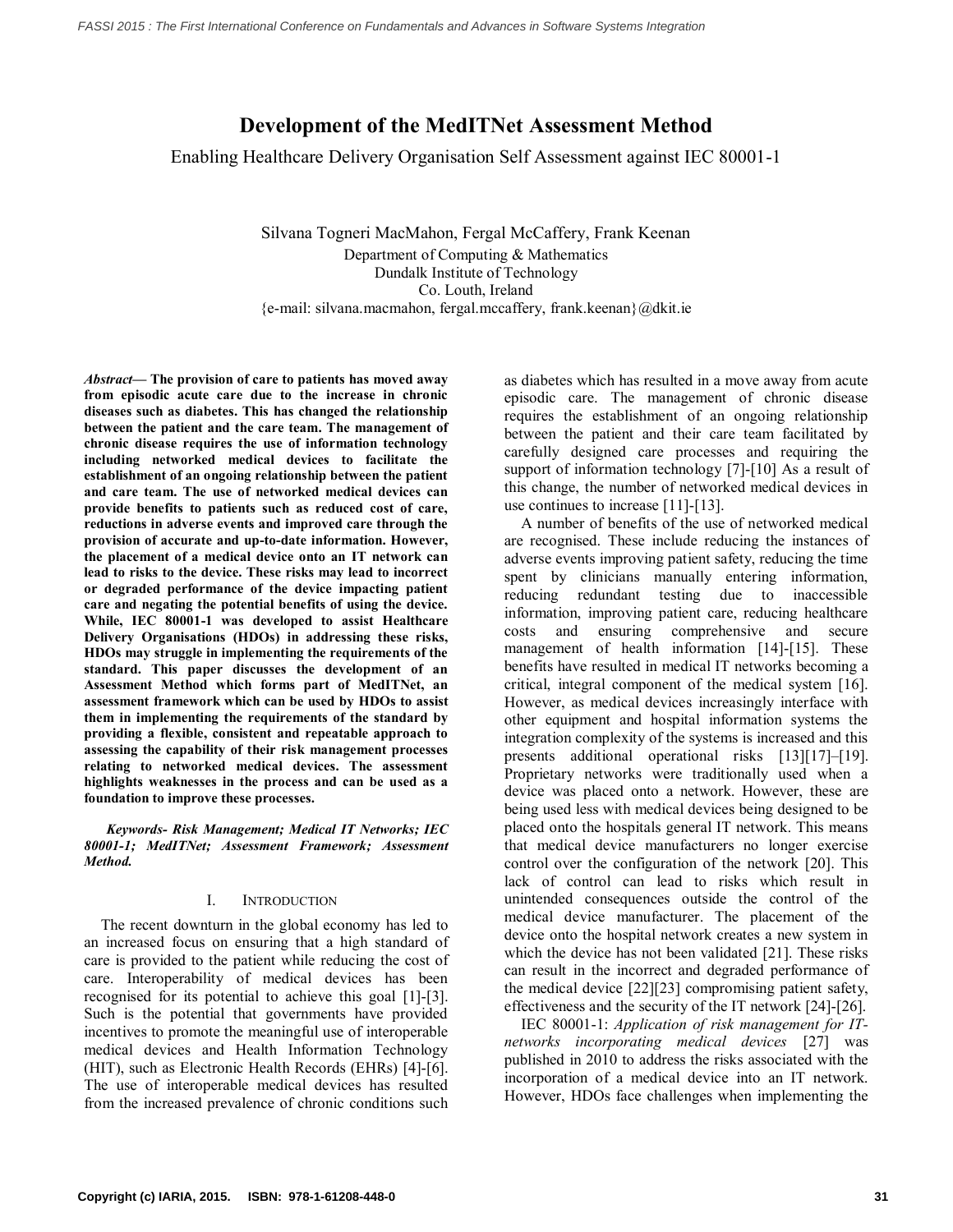requirements of this standard [\[28\]](#page-6-1). HDOs vary in size and in terms of the capability of their risk management processes [\[16\]](#page-5-6) [\[29\]](#page-6-2) and the regulatory requirements of the region in which they provide care differ meaning that the implementation of the requirements of the standard will vary depending on the relevant regulatory requirements. The effective performance of risk management activities requires interaction between different stakeholder groups. An understanding of the context of the HDO is also required in order to manage the identified risks [\[17\]](#page-5-8)[\[30\]](#page-6-3). In addition, organisational changes are required to facilitate the necessary level of interaction among stakeholders and HDOs may be unprepared for this [\[13\]](#page-5-7) due to the fact that departments within the HDO typically operate in silos [\[7\]](#page-5-2). These challenges make the requirements of the standard confusing and difficult to implement.

These difficulties in implementing the requirements of the standard highlighted the need to provide HDOs with assistance. This research has focused on the development of an assessment framework which provides HDOs with a flexible approach to assessing the capability of their current risk management processes relating to medical IT networks. The use of the assessment framework enables communication among stakeholders groups allowing HDOs to implement the requirements of the standard.

The rest of this paper is organized as follows. Section II describes the development of the Assessment Method component of the MedITNet assessment framework while Section III described the stages of the Assessment while the validation of the resultant Assessment Method is discussed in Section IV. The conclusions are presented in Section V.

### II. DEVELOPMENT OF THE ASSESSMENT METHOD

The Assessment Method described in this paper is one of three components which make up the MedITNet assessment framework [\[31\]](#page-6-4)[\[32\]](#page-6-5). In addition to the Assessment Method, MedITNet contains a Process Reference Model (PRM) and Process Assessment Model (PAM). The PRM provides a description of 14 processes which address the requirements of IEC 80001-1. The processes within the PRM are described in terms of the purpose of the process and the outcomes achieved as a result of performing the process. The PAM extends the description of the processes by including a description of the base practices or activities performed during the process and the work products used or produced as a result of performing the process. The PAM also introduces the concept of a measurement framework or scale on which the capability of the process can be measured. The Assessment Method provides a consistent approach to assessing the capability of the processes in the PAM using questions related to each of the base practices. The Assessment Method can be tailored for use based on the context in which the HDO provides care.

### *A. Development Approach*

The approach to the development of the Assessment Method combines the learnings from a literature review with knowledge of risk management practices in a HDO. In order to understand the risk management practices within the HDO, focus groups sessions were conducted with risk management stakeholders within a HDO. These sessions were performed during the Practice-Inspired Research phase of the Action Design Research (ADR) process [\[33\]](#page-6-6) which was used in the development of the Assessment Method and also in the development of the MedITNet Assessment framework.

### *B. Literature Review*

In order to inform the development of the Assessment Method, a review of Assessment Methods for similar standards was completed. This review focused on ISO/IEC 15504-3 [\[34\]](#page-6-7) and Appraisal Requirements for CMMI [\[35\]](#page-6-8) Domain specific including Rapid Assessment for Process Improvement in Software Development (RAPID) [\[36\]](#page-6-9), Express process appraisal (EPA) [\[37\]](#page-6-10), Adept [\[38\]](#page-6-11), Med-Adept [\[39\]](#page-6-12) and Tudor IT Service Management Process Assessment (TIPA) [\[40\]](#page-6-13) were also reviewed. While this review informed the development of the Assessment Method, the results of the review were not sufficient in themselves to develop the Assessment Method. In order to develop the Assessment Method, the results of the literature review were combined with the knowledge gained during the Practice-Inspired Research conducted as part of this study. This approach allowed the researcher to take into account the concerns which HDOs express in relation to the implementation of the IEC 80001-1 standard.

The literature review provided an understanding of the challenges that HDOs encounter when incorporating a medical device into an IT network. Each of the identified challenges was considered when developing the requirements for the Assessment Method, using a similar approach to that used by Mc Caffery and Coleman [\[41\]](#page-6-14) using criteria for Assessment Methods as outlined by Anacleto et al. [\[42\]](#page-6-15). The criteria were adapted to take into account the domain in which the Assessment Method will be used, that is, within the HDO rather than in the context of software development. The development of the requirements for the Assessment Method also took into account the challenges related to the management of risk associated with the incorporation of a medical device into an IT network which were highlighted as part of the Literature Review and Practice-Inspired Research. The requirements for the Assessment Method were defined as follows:

 Due to the constraints on resources within HDOs, the Assessment Method should be lightweight in its approach and facilitate selfassessment;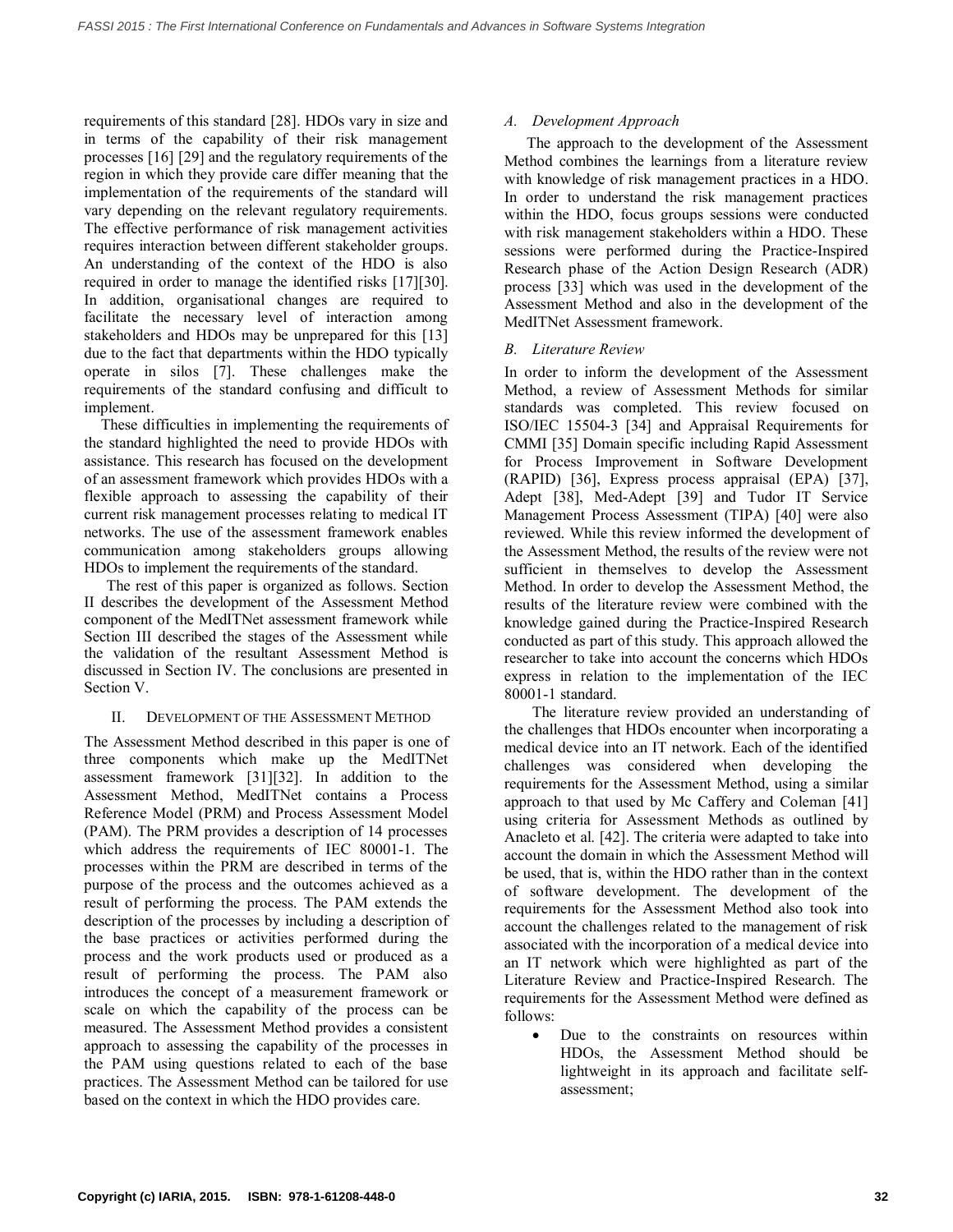- The Assessment Method should be based on the processes described in the MedITNet PAM;
- Guidance should be provided for tailoring the Assessment Method for use in various scales of HDOs and in different geographical contexts. The Assessment Method should also facilitate assessments based on conformance with the standard as well as those which seek to assess the capability level with which risk management processes are being performed;
- The Assessment Method should support the identification of risks and improvement opportunities;
- The Assessment Method should not assume any previous knowledge of process assessment on the part of those conducting the assessment;
- The Assessment Method should facilitate the development of tool support in the future;
- The Assessment Method should be publicly available;
- The Assessment Method should encourage a culture of communication among various multidisciplinary risk management stakeholders including those within and external to the HDO;
- The Assessment Method should be validated for use within the HDO context.

In addition to the literature review and, to augment the Practice-Inspired Research, members of the Clinical Engineering team (CE) and the Clinical Informatics team in a HDO were consulted throughout the development of the questions for the Assessment Method. This was an iterative process which is in the following section.

## *C. Question Development*

The involvement of HDO risk management stakeholders in the development of the Assessment Method was considered to be vital as HDOs may use the Assessment Method in its form within the technical report and without reference to the PRM and PAM. The Assessment Method assesses against ISO/IEC 15504-2 compliant models i.e. the MedITNet PRM and PAM. These models describe processes at the level of the *process purpose, outcomes, practices and work products.* This approach to the development of the Assessment Method ensures its applicability beyond the HDO assisting with its development, across varying geographical and regulatory contexts. The development of the assessment questions, which form part of the Assessment Method, was completed in two phases.

## *a) Question Development – Phase 1*

During phase 1 of the question development process, a meeting was held in the HDO with the Principal Physicist and a Physicist/Clinical Engineer. Both had taken part in the initial phase of the Practice-Inspired Research and were already familiar with the provisions of the standard and the proposed MedITNet framework.

During the previous discussions on the current risk management practices within the HDO, it was agreed that the *Risk Analysis and Evaluation Process* was the main process relating to the identification and classification of risks. It was noted during the previous focus groups session that discussion of the Risk Analysis and Evaluation process lead to discussion of other aspects of risk management which are outside the scope of that process. Therefore, it was decided that questions should be developed for this process first.

The development of these questions would inform the development of the assessment questions for the remaining processes. In order to develop the questions for the Risk Analysis and Evaluation process, each of the base practices was reviewed and the participants were asked to formulate a question that could be used to assess the base practice being described. To facilitate gaining an understanding of each of the base practices, each base practice was discussed in the context of the standard with the relevant section of the standard being consulted and reviewed if required. Once all participants were clear on the meaning of the base practice, the participants from the clinical engineering team were encouraged to think of a "real" scenario where the relevant base practice had been implemented in the past. The discussion of the scenario would focus on how the base practice was implemented in the context and any constraints that may have affected the implementation of the base practice.

Once the practice had been discussed in context, the participants were encouraged to formulate questions that could be used to assess the degree to which the base practice had been implemented during the proposed scenario. All questions which were formulated by the participants were recorded and the participants were encouraged to rephrase the questions in order to decrease the number of questions used to assess each base practice. The Risk Analysis and Evaluation Process contains five base practices against which 14 questions were eventually formulated. This draft of questions was used in the validation focus group within HDO A which was conducted as part of the ADR process. However, the set of questions (presented in Table I) does not represent the final set of questions which were developed to be used in the assessment of this process.

## *b) Question Development – Phase 2*

During the second phase of the development of the questions, the questions for the remaining 13 processes were developed. These questions were developed with the assistance of the Clinical Informatics Manager (CIM) of the HDO. The CIM is a former nurse who oversees the systems administration tasks of the Clinical Information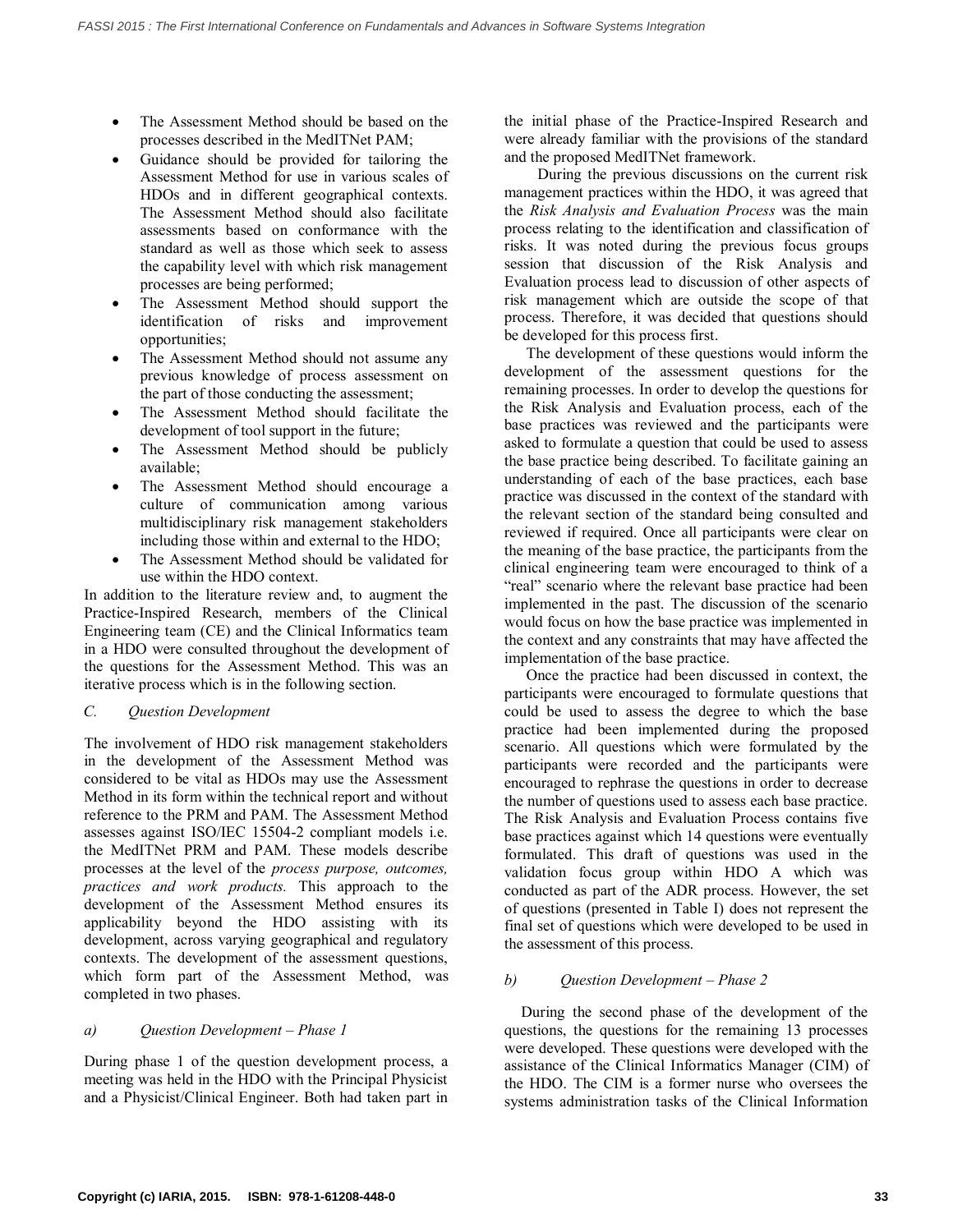System within the Intensive Care Unit. The CIM was briefed on the research being carried out on the development of the Assessment Method and was given the PRM and PAM to review and was briefed on the requirements of the IEC 80001-1 standard. Following the development of the assessment questions for the remaining 13 processes, the CIM was also shown the questions developed during phase 1 for the Risk Analysis and Evaluation Process. The CIM was asked to review and reformulate the questions, as required, for this process based on their experience of development of the questions for the remaining processes.

In general, one question was related to each of the base practices. However, the assessment of some base practices required more than one question. The CIM was asked to participate in the development of the questions in order to ensure that the questions were phrased in a way that could be understood by various risk management stakeholders within the HDO. The questions were also developed based closely on the base practices defined within the PAM to ensure that the questions could be applied across multiple HDO contexts and were not specific to the HDO in which the research was being carried out.

TABLE I – SAMPLE ASSESSMENT QUESTIONS

| <b>Base Practice</b>             | <b>Ouestion</b>        | <b>Ouestion:</b>                         |
|----------------------------------|------------------------|------------------------------------------|
| Summary:                         | Number:                |                                          |
| BP.1 - Identify                  | <b>BP.1 O.1</b>        | How do you identify likely safety        |
| likely hazards.                  |                        | hazards for individual devices?          |
|                                  | BP.1 O.2               | How do you analyse the system as a       |
|                                  |                        | whole to identify likely safety hazards? |
|                                  | <b>BP.1 Q.3</b>        | How do you consider the impact of the    |
|                                  |                        | device on the environment?               |
|                                  | <b>BP.1 Q.4</b>        | How do you consider the impact of the    |
|                                  |                        | device in terms of effectiveness?        |
|                                  | BP.1 Q.5               | How do you consider the impact of the    |
|                                  |                        | device in terms of data and system       |
|                                  |                        | security?                                |
| BP.2 - Estimate                  | BP.2 Q.1               | Do you have a procedure for estimating   |
| associated risks.                |                        | risk?                                    |
|                                  | $\overline{BP}$ .2 Q.2 | What approach do you use to estimate     |
|                                  |                        | the risk associated with each source of  |
|                                  |                        | harm?                                    |
|                                  | BP.2 O.3               | What information sources do you use      |
|                                  |                        | to estimate the risks associated with    |
|                                  |                        | each source of harm?                     |
|                                  | BP.2 O.4               | Are risks reviewed throughout the life   |
|                                  |                        | cycle?                                   |
| $BP.3 - List$                    | BP.3 O.1               | How do you identify possible             |
| possible                         |                        | consequences of harm?                    |
| consequences of                  |                        |                                          |
| harm.<br>$BP$ 4 - Record         |                        |                                          |
|                                  | <b>BP.4 Q.1</b>        | How are risk management activities       |
| results of Risk                  |                        | recorded?                                |
| Analysis and<br>Evaluation       | BP.4 O.2               | Are instances where risk estimate is so  |
|                                  |                        | low that risk reduction is not required  |
| activities.                      |                        | recorded?                                |
| $BP.5 -$                         | <b>BP.5 O.1</b>        | How are risk control measures            |
| <b>Implement Risk</b><br>Control |                        | implemented?                             |
| Measures.                        | BP.5 Q.2               | Are risk control measures implemented    |
|                                  |                        | in line with risk management policy?     |

#### III. STAGES OF THE ASSESSMENT METHOD

The stages of the assessment process are illustrated in Figure 1 and discussed in the remainder of this section.



Figure 1. Stages of the Assessment Process

Participants in the assessment process include the lead assessor, a risk management stakeholder from within the HDO, who will manage the assessment on behalf of the Top Management (TM) of the HDO. Focus group interviews are used during the assessment to ensure communication among risk management stakeholders. An additional Assessor (A) may be required to assist the LA. In addition to sponsoring the assessment, TM will ensure that Risk Management Stakeholders (RMS) are available to participate in the assessment. The RMS will be drawn from a multi-disciplinary team from within the HDO and will include members of the IT, CE and Clinical Teams and any other relevant RMS as required. The RMS may also include participants who are external to the HDO such as MDMs. It should be noted that Stages 1 to 5 above complete the assessment activities. Stage 6 involves the implementation of recommendations made during the assessment. Where a follow-up assessment is required, stage 7 is performed. A reassessment can be used to confirm that the recommendations for improvements to the risk management process have improved risk management processes as envisaged.

*a) Stage 1*

The lead assessor meets with Top Management and the scope of the assessment is discussed. The system which is to be the focus of the assessment is defined and the context of the system is understood. At this time, the availability of relevant risk management stakeholders to participate in the assessment is confirmed.

*b) Stage 2*

The lead assessor meets with relevant risk management stakeholders who will be taking part in the assessment to explain the Assessment Method and give details of what their participation will involve.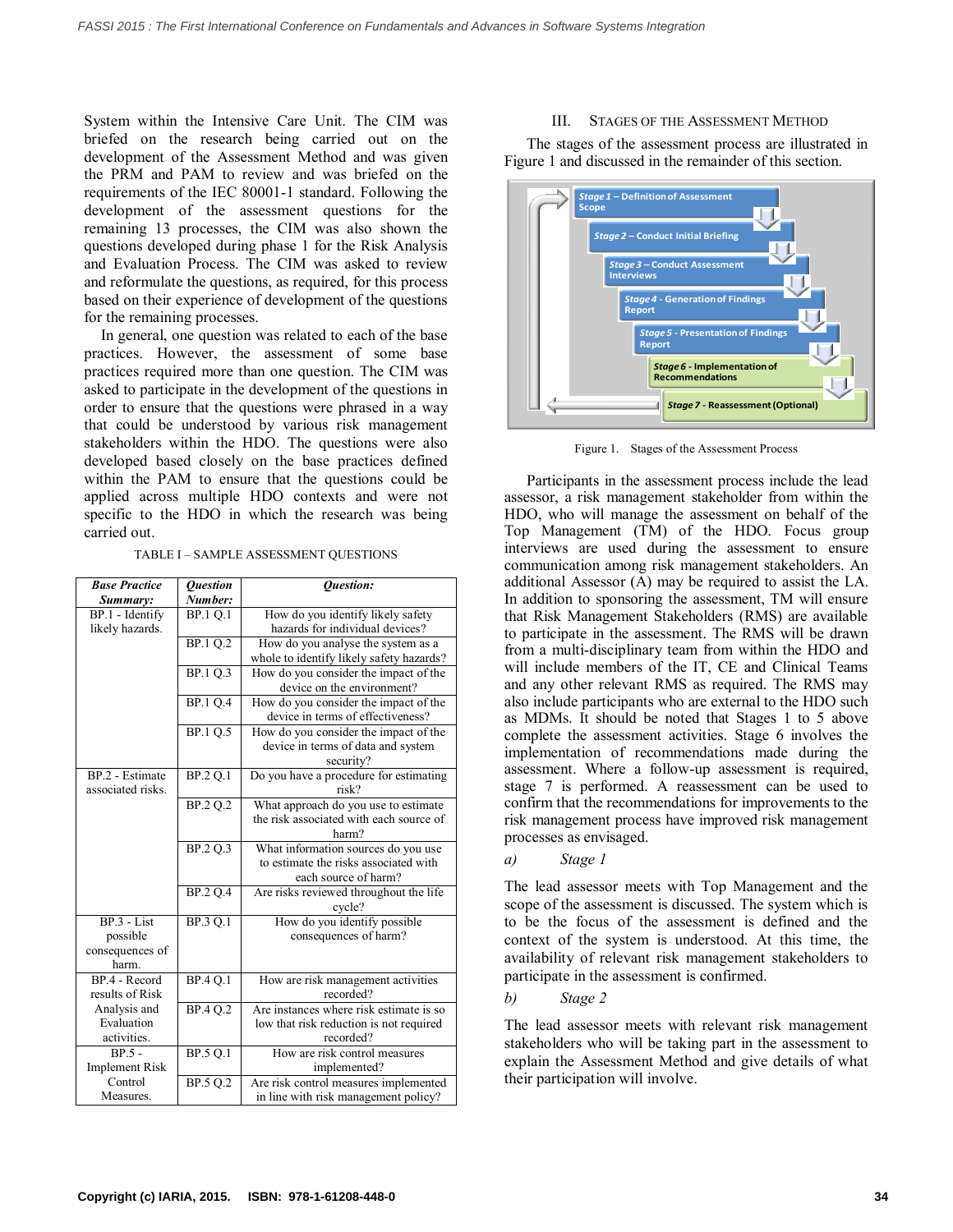### *c) Stage 3*

The lead assessor conducts interviews based on the scripted questions with the relevant risk management participants and evaluates the responses. The assessor makes notes on the interviews and additional questions are asked if clarification is required. Relevant work products are reviewed at this stage.

*d) Stage 4*

A findings report is prepared based on the data gathered at stage 3. Each process is reviewed in turn and where relevant particular strengths and weaknesses are identified based on the evaluation and interview notes. Suggested actions to address these issues and to facilitate process improvement are outlined and discussed.

*e) Stage 5*

The findings report is presented.

*f) Stage 6*

Having allowed time for the contents of the report to be considered, the findings are discussed and a plan for improvement of the processes with specific improvement objectives is agreed.

*g) Stage 7*

The HDO having implemented the agreed improvements have the option of performing a reassessment to ensure that improvements have been implemented and that risk management processes have improved accordingly.

### IV. VALIDATION OF THE ASSESSMENT METHOD

The Assessment Method was validated from the perspective of its utility in a specific HDO context. The first stage of validation consisted of performing an assessment of current risk management practices within a HDO context using the Assessment Method. This phase consisted of a pilot implementation of the Assessment Method by performing an assessment of the Risk Analysis and Evaluation process using the questions from the Assessment Method. A focus group session took place in the HDO with participants from various risk management stakeholder groups taking part. The assessment allowed for areas of weakness in the current risk management processes related to medical IT networks to be highlighted and addressed. A findings report was provided to the HDO and a follow-up focus groups session took place nine months later to review which recommendations had been implemented. A summary of the recommendations is provided in Table 2. This phase of the validation ensured that the developed questions could be understood by risk management stakeholders and were suited for use for the performance of an assessment in the specific HDO context. The performance of the assessment resulted in improvement to not only the risk analysis and evaluation process within the HDO, but participants also reported improvements in the overall risk management of medical IT networks within the HDO. The performance of this stage of the validation confirmed the utility of the Assessment Method in a specific HDO context.

TABLE II - SAMPLE ASSESSMENT RESULTS SUMMARY

| <b>BP.1 - Identify likely hazards</b>                                   |  |  |
|-------------------------------------------------------------------------|--|--|
| Develop a standardised process for the identification of hazards,       |  |  |
| including the identification of hazards during the tendering process    |  |  |
| Maintain the same level of documentation in the recording of identified |  |  |
| hazards, regardless of when in the lifecycle the hazard is identified   |  |  |
| Store information related to risk management in a manner which can be   |  |  |
| accessed as an information source for the estimation of future risks    |  |  |
| <b>BP.2</b> - Estimate associated risks                                 |  |  |
| Establish a policy detailing risk acceptability criteria                |  |  |
| Formalize and document a procedure for the estimation of risk which     |  |  |
| stipulates which risk management stakeholders should be involved        |  |  |
| BP.3 - List possible consequences of harm                               |  |  |
| Consider consequences of harm based on the risk acceptability criteria  |  |  |
| Consider consequences of harm based on the risk management policy       |  |  |
| BP.4 - Record the results of Risk Analysis and Evaluation activities    |  |  |
| Record Risk Analysis and evaluation activities in the risk management   |  |  |
| file                                                                    |  |  |
| Ensure accessibility of emails containing information on Risk Analysis  |  |  |
| and Evaluation activities                                               |  |  |
| <b>BP.5 - Implement Risk Control Measures</b>                           |  |  |
| Establish a process for risk control                                    |  |  |
| Ensure that risk control measures are implemented in line with the risk |  |  |
| control process                                                         |  |  |
| Document risk which have been considered so low as not to require       |  |  |
| additional risk control measures                                        |  |  |

In order to confirm the generalisability of the Assessment Method across a range of HDO contexts, the Assessment Method was also validated through expert review by members of the standards community from the International Electrotechnical Commission (IEC) Sub-Committee 62A and the International Organization for Standardization (ISO) Technical Committee 215 Joint Working Group 7 (JWG7). Members of this group are drawn from risk management stakeholders within HDOs, medical device manufacturers and providers of other IT technology. They are recognised as experts in their field and represent their country in this capacity. The focus of this stage of the validation is to ensure that the Assessment Method can be used across multiple HDO contexts, regardless of the regulatory environment in which the HDO operates. During this phase of the validation the Assessment Method was circulated to members of JWG7 for review. The Assessment Method was circulated with the MedITNet PRM and PAM and members were invited to make comments on any aspect of these components of MedITNet. The review by members of this group resulted in a number of changes to the Assessment Method including the provision of sample templates which could be used by HDOs during the performance of an assessment and in the preparation of the findings report for circulation to Top Management of the HDO. In addition to the review by members of JWG7, a focus group session was conducted with a selection of experts from the group. These experts were asked to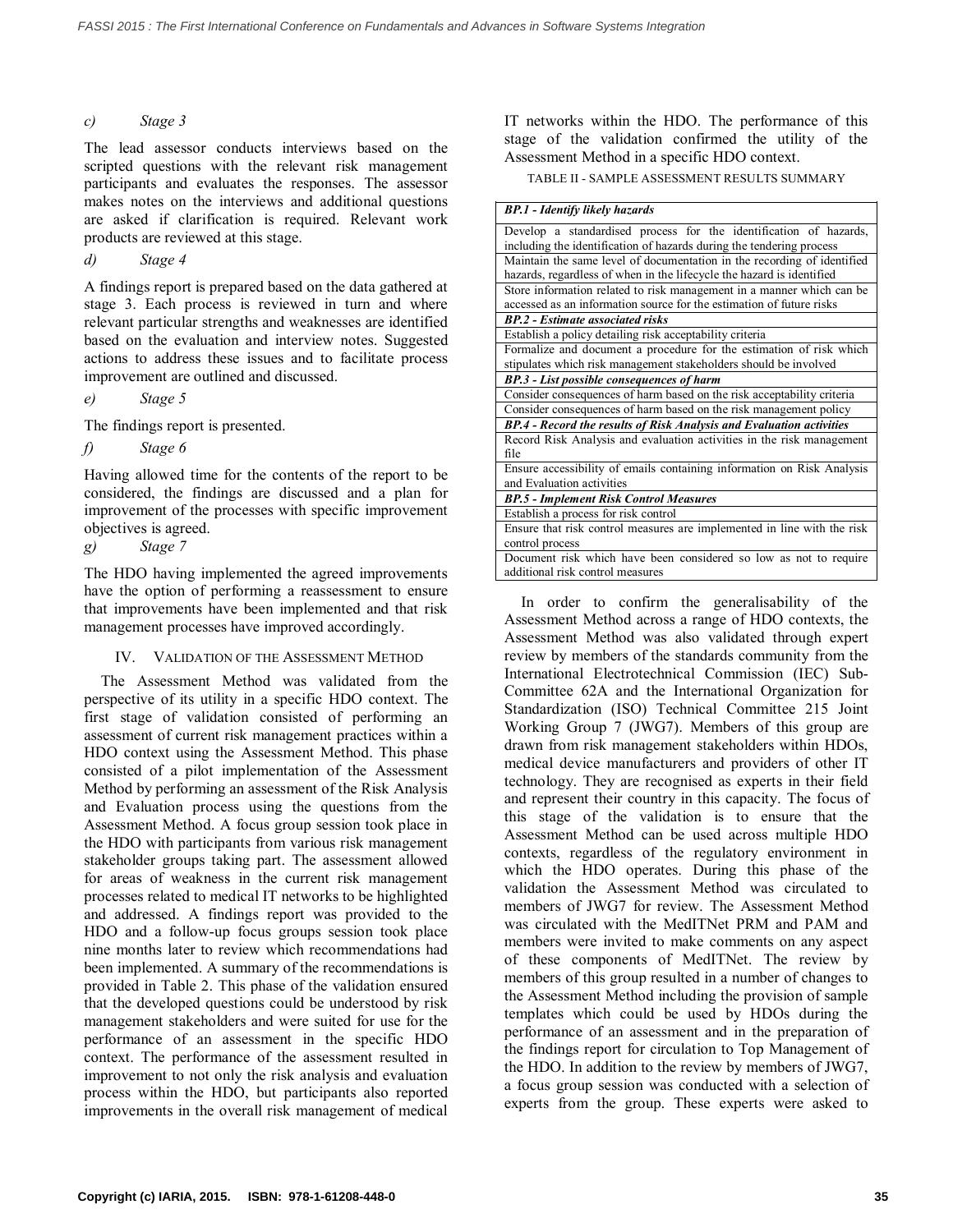comment on various aspects of the overall MedITNet framework. During this session experts reported that the use of the Assessment Method and specifically the assessment questions resulted in risk management stakeholders having a greater understanding of the requirements of the IEC 80001-1 standard. The experts also noted that the definition of the requirements of the standard at the level of processes in the PAM enabled the assessment questions to be tailored to take into account of the context in which the HDOs provide care. This was

Each of these phases was performed iteratively as part of the ADR process and changes suggested by each phase of the validation were incorporated into the next version of the Assessment Method and the overall MedITNet framework.

#### V. CONCLUSIONS

While IEC 80001-1 takes steps to address the risks associated with the placement of a medical device onto an IT network, HDOs may face challenges in understanding and implementing the requirements of the standard. The MedITNet framework has been developed in order to assist HDOs in addressing these challenges. The Assessment Method provides a consistent, repeatable and tailorable approach to the assessment of the capability of risk management processes related to the management of medical IT networks. An assessment of these processes can highlight weaknesses therein and can be used as a foundation for an improvement of risk management processes. Effective risk management of medical IT networks ensures that the potential benefits of networked medical devices are realised while ensuring the safety of the patient is protected, the effectiveness of the device is assured and the security of the data and system are preserved.

#### ACKNOWLEDGMENT

This research is supported by the Science Foundation Ireland Principal Investigator Programme, grant number 08/IN.1/I2030 (the funding of this project was awarded by Science Foundation Ireland under a co-funding initiative by the Irish Government and European Regional Development Fund),and by Lero - the Irish Software Research Centre (http://www.lero.ie) grant 10/CE/I1855 & 13/RC/20194.

#### **REFERENCES**

- <span id="page-5-0"></span>[1] West Health Institute, "The Value of Medical Device Interoperability - Improving patient care with more than \$30 billion in annual health care savings," 2013.
- [2] A. Hamilton, *et al.*, "Summary of the August 2011 Symposium on the Role and Future of Health Information Technology in an Era of Health Care Transformation," The George Washington University, 2011.
- [3] I. Lee, *et al.*, "High-confidence medical device software and systems," *Computer,* vol. 39, 2006, pp. 33-38,.
- <span id="page-5-1"></span>[4] N. Milenkovich, March 15, 2013, [Accessed 14/07/2015]. *OCR issues new HITECH regulations* Available: http://drugtopics.modernmedicine.com/drug-topics/news/drugtopics/health-system-news/ocr-issues-new-hitech-regulations
- [5] Centers for Medicare & Medicaid Services, "42 CFR Parts 412, 413, 422. Medicare and Medicaid Programs; Electronic Health Record Incentive Program; Final Rule ", Health and Human Services Ed., ed, 2010.
- [6] Centers for Medicare & Medicaid Services. 10/04/2013, [Accessed 14/07/2015]. *EHR Incentive Programs*. Available: http://www.cms.gov/Regulations-and-Guidance/Legislation/EHRIncentivePrograms/index.html?redirect =/ehrincentiveprograms
- <span id="page-5-2"></span>[7] Institute of Medicine. (2001). *Crossing the Quality Chasm: A New Health System for the 21st Century*. Available: https://download.nap.edu/catalog.php?record\_id=10027
- [8] E. H. Wagner, "The role of patient care teams in chronic disease management," *BMJ: British medical journal,* vol. 320, 2000, p. 569.
- [9] E. H. Wagner, B. T. Austin, C. Davis, M. Hindmarsh, J. Schaefer, and A. Bonomi, "Improving chronic illness care: translating evidence into action," *Health affairs,* vol. 20, 2001, pp. 64-78.
- [10] C. Hoffman and D. Rice, "Chronic care in America: A 21st century challenge," *Princeton, NJ: The Robert Wood Johnson Foundation,* 1996.
- <span id="page-5-3"></span>[11] J. Comstock. 2013,. [Accessed 14/07/2015] *14M networked medical devices to ship by 2018*. Available: http://mobihealthnews.com/28295/14m-networkedmedical-devices-to-ship-by-2018/
- [12] Agency for Healthcare Research and Quality (AHRQ), "Health IT for Improved Chronic Disease Management," Department of Health and Human Services, Ed., ed, 2013.
- <span id="page-5-7"></span>[13] M. Castañeda, "Connecting devices and data on the healthcare network," *Biomedical Instrumentation & Technology,* vol. 44, 2010, pp. 18-25.
- <span id="page-5-4"></span>[14] J. Goldman and S. Whitehead, "Advancing the Adoption of Medical Device "Plug-and-Play" Interoperability to Improve Patient Safety and Healthcare Efficiency," 2010.
- <span id="page-5-5"></span>[15] K. K. Venkatasubramanian, S. K. S. Gupta, R. P. Jetley, and P. L. Jones, "Interoperable Medical Devices - Communication Security Issues," *IEEE Pulse,* vol. Sept/Oct 2010, 2010.
- <span id="page-5-6"></span>[16] R. Hampton and R. Schrenker, "What Does IEC 80001-1 Mean to You?," *24x7 - Technology and Service Solutions for Biomeds,*  2011.
- <span id="page-5-8"></span>[17] S. R. Rakitin, "Networked Medical Devices: Essential Collaboration for Improved Safety," *AAMI.org,* 2009.
- [18] S. Loughlin and J. S. Williams, "The top 10 medical device challenges," *Biomedical Instrumentation & Technology,* vol. 45 2011, pp. 98-104.
- [19] T. Mehta and C. Mah, "Auto-Provisioning of Biomedical Devices on a Converged IP Network," *Biomedical Instrumentation & Technology,* vol. 43, 2009, pp. 463-467.
- <span id="page-5-9"></span>[20] T. Gee. 2008. [Accessed 14/07/2015] *Medical Device Networks Trouble Industry*. Available: http://medicalconnectivity.com/2008/12/18/medical-devicenetworks-trouble-industry/
- <span id="page-5-10"></span>[21] S. Eagles, "An Introduction to IEC 80001: Aiming for Patient Safety in the Networked Healthcare Environment," *IT Horizons,*  vol. 2008, 2008.
- <span id="page-5-11"></span>[22] National Cybersecurity and Communications Integration Center, "Attack Surface: Healthcare and Public Health Sector," ed, 2012.
- <span id="page-5-12"></span>[23] D. Talbot. 2012, [Accessed 14/07/2015] Computer Viruses Are "Rampant" on Medical Devices in Hospitals. *MIT Technology Review*. Available: http://www.technologyreview.com/news/429616/computerviruses-are-rampant-on-medical-devices-in-hospitals/
- <span id="page-5-13"></span>[24] J. Graham and C. Dizikes, "Baby's death spotlights safety risks linked to computerized systems," in *Chicago Tribune*, ed, 2011.
- [25] J. Shuren, "Health Information Technology (HIT) Policy Committee Adoption/Certification Workgroup - Testimony of Jeffrey Shuren, Director of FDA's Centre for Devices and Radiological Health," ONC, Ed., ed, 2010.